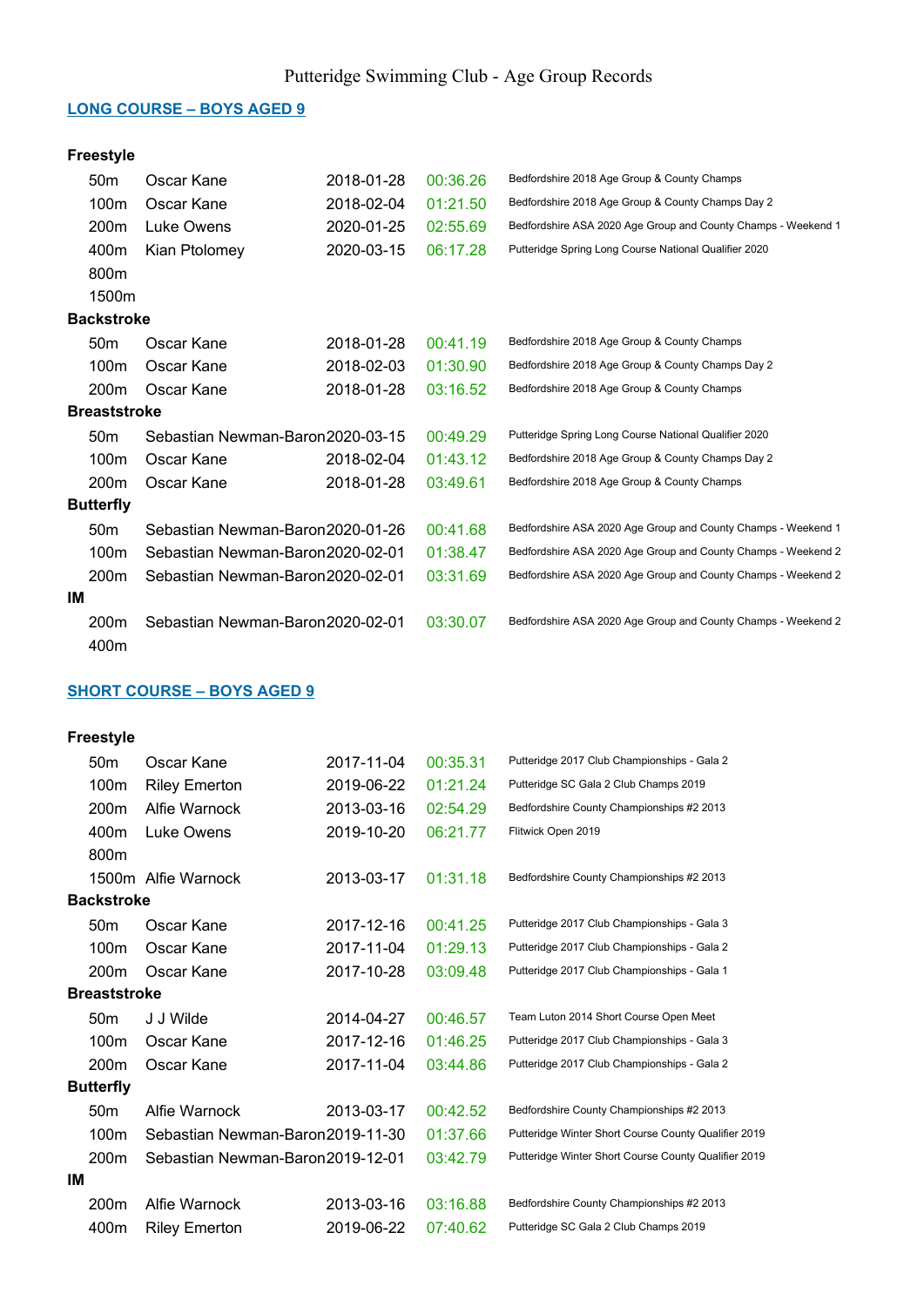#### LONG COURSE – BOYS AGED 10

## Freestyle

| 50 <sub>m</sub>     | J J Wilde         | 2015-03-08 | 00:32.64 | Bedfordshire ASA County Championships Day1 2015               |
|---------------------|-------------------|------------|----------|---------------------------------------------------------------|
| 100m                | J J Wilde         | 2015-03-08 | 01:13.65 | Bedfordshire ASA County Championships Day1 2015               |
| 200m                | J J Wilde         | 2015-03-21 | 02:41.20 | Bedfordshire ASA County Championships Day2 2015               |
| 400m                | Morgan Price      | 2022-02-06 | 06:08.05 | Bedfordshire ASA County Championships 2022                    |
| 800m                |                   |            |          |                                                               |
| 1500m               |                   |            |          |                                                               |
| <b>Backstroke</b>   |                   |            |          |                                                               |
| 50 <sub>m</sub>     | Jack Macdonald    | 2017-01-29 | 00:38.25 | Bedfordshire ASA 2017 Age Group & County Champs Day 2         |
| 100m                | J J Wilde         | 2015-03-07 | 01:27.41 | Bedfordshire ASA County Championships Day1 2015               |
| 200 <sub>m</sub>    | Oscar Kane        | 2019-01-27 | 03:06.18 | Bedfordshire ASA 2019 Age Group and County Champs Day 2       |
| <b>Breaststroke</b> |                   |            |          |                                                               |
| 50 <sub>m</sub>     | J J Wilde         | 2015-04-12 | 00:41.75 | Team Luton April Long Course Meet 2015                        |
| 100m                | J J Wilde         | 2015-03-21 | 01:38.61 | Bedfordshire ASA County Championships Day2 2015               |
| 200m                | Morgan Price      | 2022-01-30 | 03:33.54 | Bedfordshire ASA County Championships 2022                    |
| <b>Butterfly</b>    |                   |            |          |                                                               |
| 50 <sub>m</sub>     | Oscar Kane        | 2019-01-26 | 00:38.93 | Bedfordshire ASA 2019 Age Group and County Champs Day 2       |
| 100m                | <b>Harry Bird</b> | 2020-02-01 | 01:30.57 | Bedfordshire ASA 2020 Age Group and County Champs - Weekend 2 |
| 200m                | Morgan Price      | 2022-02-05 | 03:24.91 | Bedfordshire ASA County Championships 2022                    |
| ΙM                  |                   |            |          |                                                               |
| 200m                | Joseph Murray     | 2010-06-12 | 03:01.96 | East Region BAGCATS 2010                                      |
| 400m                |                   |            |          |                                                               |

## SHORT COURSE – BOYS AGED 10

|    | 50 <sub>m</sub>     | Joseph Murray          | 2010-04-10 | 00:33.09 | Luton Short Course Meet 2010                        |
|----|---------------------|------------------------|------------|----------|-----------------------------------------------------|
|    | 100m                | Joseph Murray          | 2010-04-11 | 01:14.26 | Luton Short Course Meet 2010                        |
|    | 200m                | Alfie Warnock          | 2014-03-22 | 02:36.83 | Bedfordshire Age Group & County Champs #3 2014      |
|    | 400m                | <b>Philip Spalding</b> | 2021-06-27 | 05:52.38 | Putteridge Swimming Club LevelX 2021-06-27          |
|    | 800m                | Joseph Murray          | 2010-04-10 | 00:33.09 | Luton Short Course Meet 2010                        |
|    | 1500m               | Joseph Murray          | 2010-03-21 | 01:25.64 | Bedfordshire Champs #3 2010                         |
|    | <b>Backstroke</b>   |                        |            |          |                                                     |
|    | 50 <sub>m</sub>     | Jack Macdonald         | 2017-03-19 | 00:37.20 | Watford Regional Qualifier 2017                     |
|    | 100m                | Jack Macdonald         | 2017-03-19 | 01:22.78 | Watford Regional Qualifier 2017                     |
|    | 200m                | Alfie Warnock          | 2014-03-08 | 02:59.22 | Bedfordshire Age Group & County Champs #1 2014      |
|    | <b>Breaststroke</b> |                        |            |          |                                                     |
|    | 50 <sub>m</sub>     | Joseph Murray          | 2010-04-24 | 00:41.07 | City of Milton Keynes 2010                          |
|    | 100 <sub>m</sub>    | J J Wilde              | 2015-01-25 | 01:36.93 | Biggleswade 16th Open Meet 2015                     |
|    | 200 <sub>m</sub>    | Joseph Murray          | 2010-03-20 | 03:29.03 | Bedfordshire Champs #3 2010                         |
|    | <b>Butterfly</b>    |                        |            |          |                                                     |
|    | 50 <sub>m</sub>     | Joseph Murray          | 2010-04-10 | 00:37.94 | Luton Short Course Meet 2010                        |
|    | 100m                | <b>Philip Spalding</b> | 2021-07-24 | 01:30.86 | Swim England East Region Future Champions Meet 2021 |
|    | 200m                | Morgan Price           | 2021-10-16 | 03:28.29 | Flitwick Dolphins Open 2021                         |
| IМ |                     |                        |            |          |                                                     |
|    | 200m                | Joseph Murray          | 2010-03-06 | 03:05.44 | Bedfordshire Champs #2 2010                         |
|    | 400m                | <b>Philip Spalding</b> | 2021-10-16 | 06:02.88 | Flitwick Dolphins Open 2021                         |
|    |                     |                        |            |          |                                                     |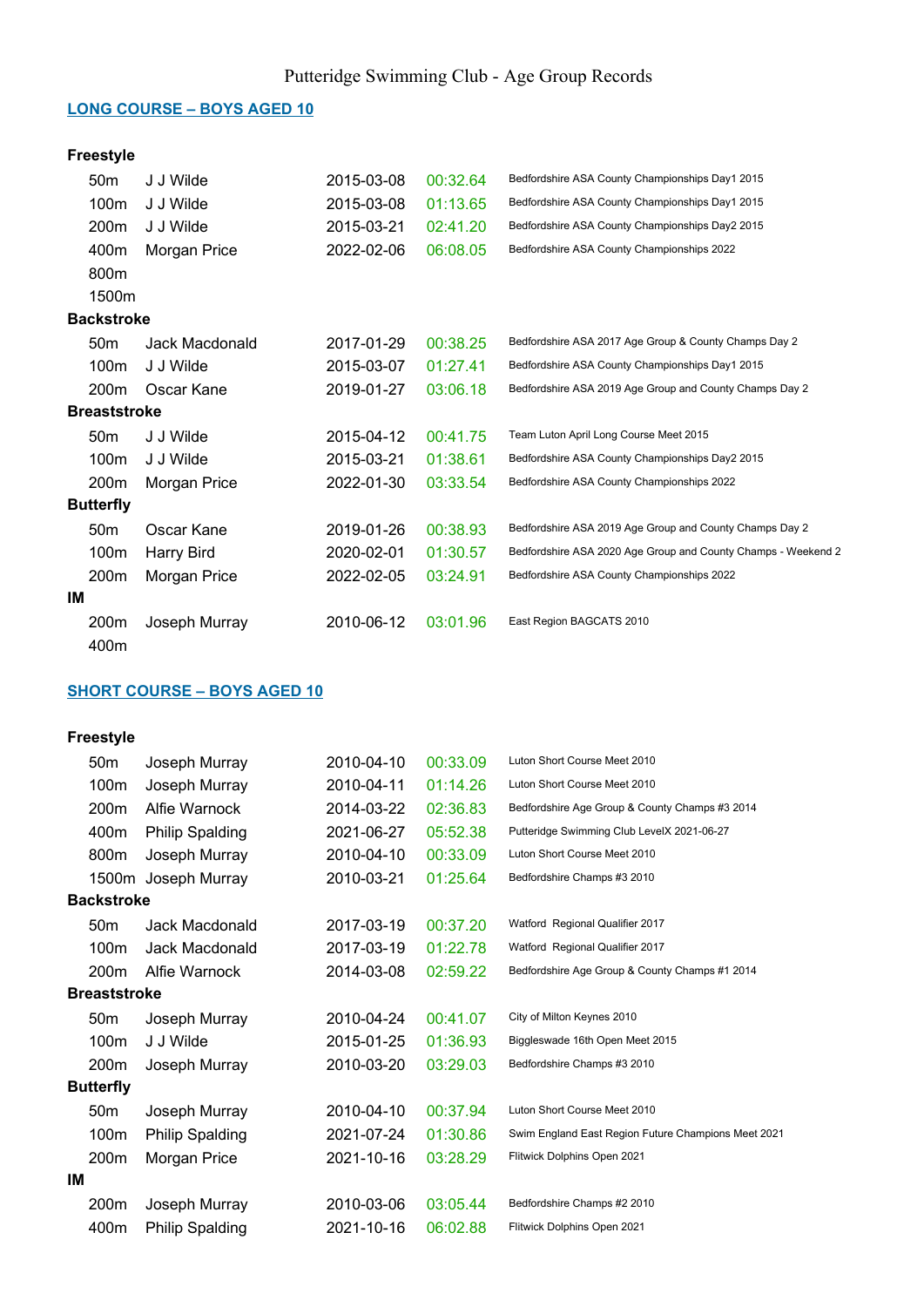#### LONG COURSE – BOYS AGED 11

## Freestyle

|    | 50 <sub>m</sub>     | J J Wilde                         | 2016-01-31 | 00:31.30 | Bedfordshire Age Group & County Champs day 1 2016       |
|----|---------------------|-----------------------------------|------------|----------|---------------------------------------------------------|
|    | 100m                | Joseph Murray                     | 2011-06-05 | 01:08.92 | BG East Region Bagcat Championships 2011                |
|    | 200m                | <b>Philip Spalding</b>            | 2022-05-02 | 02:31.18 | SE East Region Long Course Championships (Seniors) 2022 |
|    | 400m                | <b>Philip Spalding</b>            | 2022-05-08 | 05:16.94 | SE East Region Long Course Championships (Juniors) 2022 |
|    | 800m                | Kian Ptolomey                     | 2022-03-13 | 10:47.39 | Putteridge SC Spring LC National Qualifier 2022         |
|    | 1500m               |                                   |            |          |                                                         |
|    | <b>Backstroke</b>   |                                   |            |          |                                                         |
|    | 50 <sub>m</sub>     | Sebastian Newman-Baron 2022-05-07 |            | 00:35.15 | SE East Region Long Course Championships (Juniors) 2022 |
|    | 100m                | Sebastian Newman-Baron 2022-05-02 |            | 01:16.85 | SE East Region Long Course Championships (Seniors) 2022 |
|    | 200 <sub>m</sub>    | Sebastian Newman-Baron 2022-03-12 |            | 02:47.59 | Putteridge SC Spring LC National Qualifier 2022         |
|    | <b>Breaststroke</b> |                                   |            |          |                                                         |
|    | 50 <sub>m</sub>     | Joseph Murray                     | 2011-04-02 | 00:39.21 | Derventio Excel Open Meet 2011                          |
|    | 100m                | Joseph Murray                     | 2011-06-11 | 01:24.36 | BG East Region Bagcat Championships #2 2011             |
|    | 200 <sub>m</sub>    | Joseph Murray                     | 2011-06-05 | 03:02.25 | BG East Region Bagcat Championships 2011                |
|    | <b>Butterfly</b>    |                                   |            |          |                                                         |
|    | 50 <sub>m</sub>     | Alfie Warnock                     | 2015-05-24 | 00:34.27 | ASA East Region Summer Championships 2015               |
|    | 100m                | Sebastian Newman-Baron 2022-05-07 |            | 01:17.31 | SE East Region Long Course Championships (Juniors) 2022 |
|    | 200m                | Sebastian Newman-Baron2022-05-08  |            | 02:55.31 | SE East Region Long Course Championships (Juniors) 2022 |
| IМ |                     |                                   |            |          |                                                         |
|    | 200m                | Joseph Murray                     | 2011-06-11 | 02:47.37 | BG East Region Bagcat Championships #2 2011             |
|    | 400m                | <b>Philip Spalding</b>            | 2022-05-07 | 06:01.34 | SE East Region Long Course Championships (Juniors) 2022 |

## SHORT COURSE – BOYS AGED 11

|    | 50 <sub>m</sub>     | Joseph Murray                     | 2011-03-20 | 00:31.10 | Bedfordshire County Championships #3 2011              |
|----|---------------------|-----------------------------------|------------|----------|--------------------------------------------------------|
|    | 100m                | Luke Owens                        | 2021-11-20 | 01:10.95 | Watford SC County Qualifier 2021                       |
|    | 200 <sub>m</sub>    | Ryan Roberts                      | 2017-06-25 | 02:27.32 | Hatfield Summer Meet 2017                              |
|    | 400m                | <b>Ryan Roberts</b>               | 2017-06-24 | 05:16.09 | Hatfield Summer Meet 2017                              |
|    | 800m                | Kian Ptolomey                     | 2021-11-14 | 10:47.34 | City of Milton Keynes SC Autumn Distance Meet 2021     |
|    | 1500m               | Joseph Murray                     | 2011-03-20 | 01:17.74 | Bedfordshire County Championships #3 2011              |
|    | <b>Backstroke</b>   |                                   |            |          |                                                        |
|    | 50 <sub>m</sub>     | Jack Macdonald                    | 2018-03-04 | 00:34.84 | Watford Regional Qualifier 2018                        |
|    | 100m                | Jack Macdonald                    | 2018-03-04 | 01:18.75 | Watford Regional Qualifier 2018                        |
|    | 200 <sub>m</sub>    | Jack Macdonald                    | 2018-03-03 | 02:47.54 | Watford Regional Qualifier 2018                        |
|    | <b>Breaststroke</b> |                                   |            |          |                                                        |
|    | 50 <sub>m</sub>     | Joseph Murray                     | 2011-03-06 | 00:39.09 | Bedfordshire County Championships #2 2011              |
|    | 100m                | Joseph Murray                     | 2011-05-21 | 01:25.10 | Mid Beds Open Meet 2011                                |
|    | 200m                | Joseph Murray                     | 2011-03-19 | 02:59.69 | Bedfordshire County Championships #3 2011              |
|    | <b>Butterfly</b>    |                                   |            |          |                                                        |
|    | 50 <sub>m</sub>     | Sebastian Newman-Baron 2021-12-11 |            | 00:34.94 | The National Arena Swimming League London Round 3 2021 |
|    | 100m                | Sebastian Newman-Baron 2021-07-24 |            | 01:21.35 | Swim England East Region Future Champions Meet 2021    |
|    | 200m                | Aaron Galvani                     | 2003-03-08 | 3:19.07  | Bedfordshire County Champs 2003                        |
| IМ |                     |                                   |            |          |                                                        |
|    | 200m                | Joseph Murray                     | 2011-04-09 | 02:47.35 | City of Peterborough Open Meet 2011                    |
|    | 400m                | Joseph Murray                     | 2011-03-19 | 06:00.59 | Bedfordshire County Championships #3 2011              |
|    |                     |                                   |            |          |                                                        |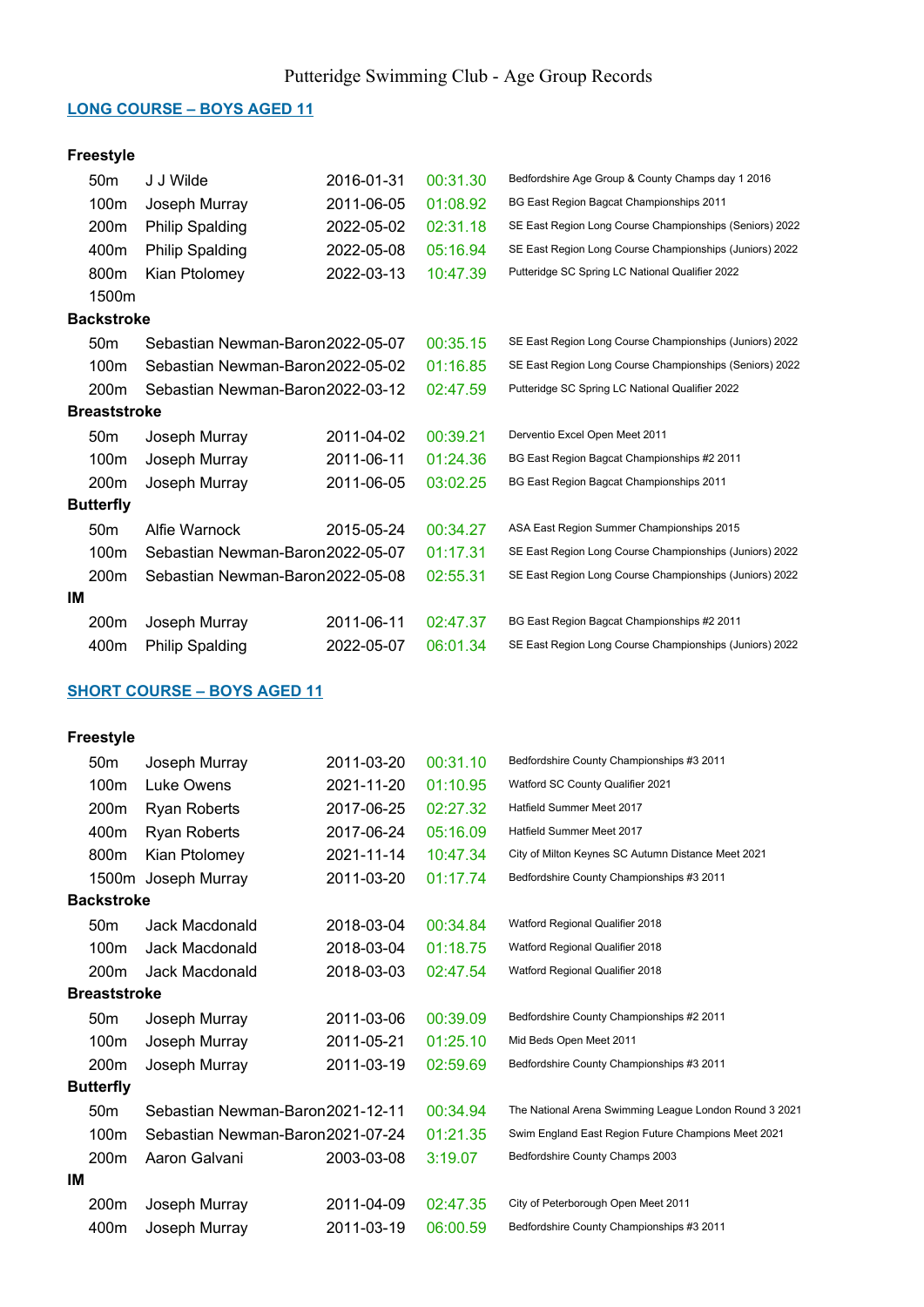#### LONG COURSE – BOYS AGED 12

## Freestyle

|                     | 50 <sub>m</sub>   | J J Wilde           | 2017-04-17 | 00:29.79 | Swim Wales Long Course Championships 2017               |
|---------------------|-------------------|---------------------|------------|----------|---------------------------------------------------------|
|                     | 100m              | Ryan Roberts        | 2018-04-15 | 01:05.94 | Team Luton April Long Course Meet 2018                  |
|                     | 200m              | Ryan Roberts        | 2018-03-24 | 02:25.29 | Team Luton March Long Course Meet 2018                  |
|                     | 400m              | <b>Ryan Roberts</b> | 2018-03-24 | 05:07.05 | Team Luton March Long Course Meet 2018                  |
|                     | 800m              | Kian Ptolomey       | 2022-05-06 | 10:30.67 | SE East Region Long Course Championships (Juniors) 2022 |
|                     |                   | 1500m Ryan Roberts  | 2018-04-15 | 20:17.79 | Team Luton April Long Course Meet 2018                  |
|                     | <b>Backstroke</b> |                     |            |          |                                                         |
|                     | 50 <sub>m</sub>   | Jack Macdonald      | 2019-01-27 | 00:35.21 | Bedfordshire ASA 2019 Age Group and County Champs Day 2 |
|                     | 100m              | Jack Macdonald      | 2019-02-02 | 01:16.85 | Bedfordshire ASA 2019 Age Group and County Champs Day 3 |
|                     | 200m              | Jack Macdonald      | 2019-01-27 | 02:43.90 | Bedfordshire ASA 2019 Age Group and County Champs Day 2 |
| <b>Breaststroke</b> |                   |                     |            |          |                                                         |
|                     | 50 <sub>m</sub>   | Joseph Murray       | 2012-04-15 | 00:36.62 | Radford SC 30th Open Meet 2012                          |
|                     | 100m              | Joseph Murray       | 2012-06-09 | 01:19.31 | British Gas ASA East Region BAGCAT Champs 2012          |
|                     | 200m              | Joseph Murray       | 2012-06-03 | 02:50.61 | British Gas ASA East Region BAGCAT Champs 2012          |
|                     | <b>Butterfly</b>  |                     |            |          |                                                         |
|                     | 50 <sub>m</sub>   | Alfie Warnock       | 2016-04-23 | 00:33.71 | WDSC Long Course Sprint Meet 2016                       |
|                     | 100m              | Alfie Warnock       | 2016-05-30 | 01:16.20 | ASA East Region Long Course Championships #2 2016       |
|                     | 200m              | Alfie Warnock       | 2016-02-14 | 02:56.02 | Bedfordshire Age Group & County Champs day3 2016        |
| ΙM                  |                   |                     |            |          |                                                         |
|                     | 200m              | Joseph Murray       | 2012-06-09 | 02:42.69 | British Gas ASA East Region BAGCAT Champs 2012          |
|                     | 400m              | Harry Bird          | 2022-01-29 | 05:56.33 | Bedfordshire ASA County Championships 2022              |
|                     |                   |                     |            |          |                                                         |

## SHORT COURSE – BOYS AGED 12

|    | 50 <sub>m</sub>     | Ollie O'Connor       | 2020-11-01 | 00:28.65 | Putteridge Swimming Club LevelX 2020-11-01           |
|----|---------------------|----------------------|------------|----------|------------------------------------------------------|
|    | 100 <sub>m</sub>    | J J Wilde            | 2017-03-19 | 01:03.92 | Watford Regional Qualifier 2017                      |
|    | 200m                | Joseph Murray        | 2012-04-21 | 02:22.84 | Team Luton SC Short Course Open Meet 2012            |
|    | 400m                | <b>Ryan Roberts</b>  | 2018-05-19 | 05:04.91 | Putteridge 2018 Club Championships - Gala 1          |
|    | 800m                | <b>Elliott Perry</b> | 2019-12-01 | 11:55.61 | Putteridge Winter Short Course County Qualifier 2019 |
|    |                     | 1500m Aaron Galvani  | 2004-03-14 | 19:57.04 | Bedfordshire County Champs 2004                      |
|    | <b>Backstroke</b>   |                      |            |          |                                                      |
|    | 50 <sub>m</sub>     | Ollie O'Connor       | 2020-11-01 | 00:34.54 | Putteridge Swimming Club LevelX 2020-11-01           |
|    | 100 <sub>m</sub>    | Jack Macdonald       | 2018-11-10 | 01:14.81 | The NASL - London - Rounds 2018 - Div 1 & 2 Round 2  |
|    | 200 <sub>m</sub>    | Jack Macdonald       | 2018-11-18 | 02:39.71 | Hatfield County Qualifier Meet 2018                  |
|    | <b>Breaststroke</b> |                      |            |          |                                                      |
|    | 50 <sub>m</sub>     | Joseph Murray        | 2012-04-21 | 00:36.00 | Team Luton SC Short Course Open Meet 2012            |
|    | 100m                | Joseph Murray        | 2012-05-12 | 01:17.25 | Mid Beds Open Meet 2012                              |
|    | 200m                | Joseph Murray        | 2012-05-13 | 02:51.26 | Mid Beds Open Meet 2012                              |
|    | <b>Butterfly</b>    |                      |            |          |                                                      |
|    | 50 <sub>m</sub>     | Ollie O'Connor       | 2020-11-01 | 00:31.11 | Putteridge Swimming Club LevelX 2020-11-01           |
|    | 100m                | Joseph Murray        | 2012-04-28 | 01:16.30 | City of Milton Keynes Spring Open Meet 2012          |
|    | 200 <sub>m</sub>    | Alfie Warnock        | 2015-10-25 | 02:53.96 | Flitwick Dolphins Open Meet 2015                     |
| IM |                     |                      |            |          |                                                      |
|    | 200 <sub>m</sub>    | Joseph Murray        | 2012-05-13 | 02:38.75 | Mid Beds Open Meet 2012                              |
|    | 400m                | Joseph Murray        | 2012-04-28 | 05:51.09 | City of Milton Keynes Spring Open Meet 2012          |
|    |                     |                      |            |          |                                                      |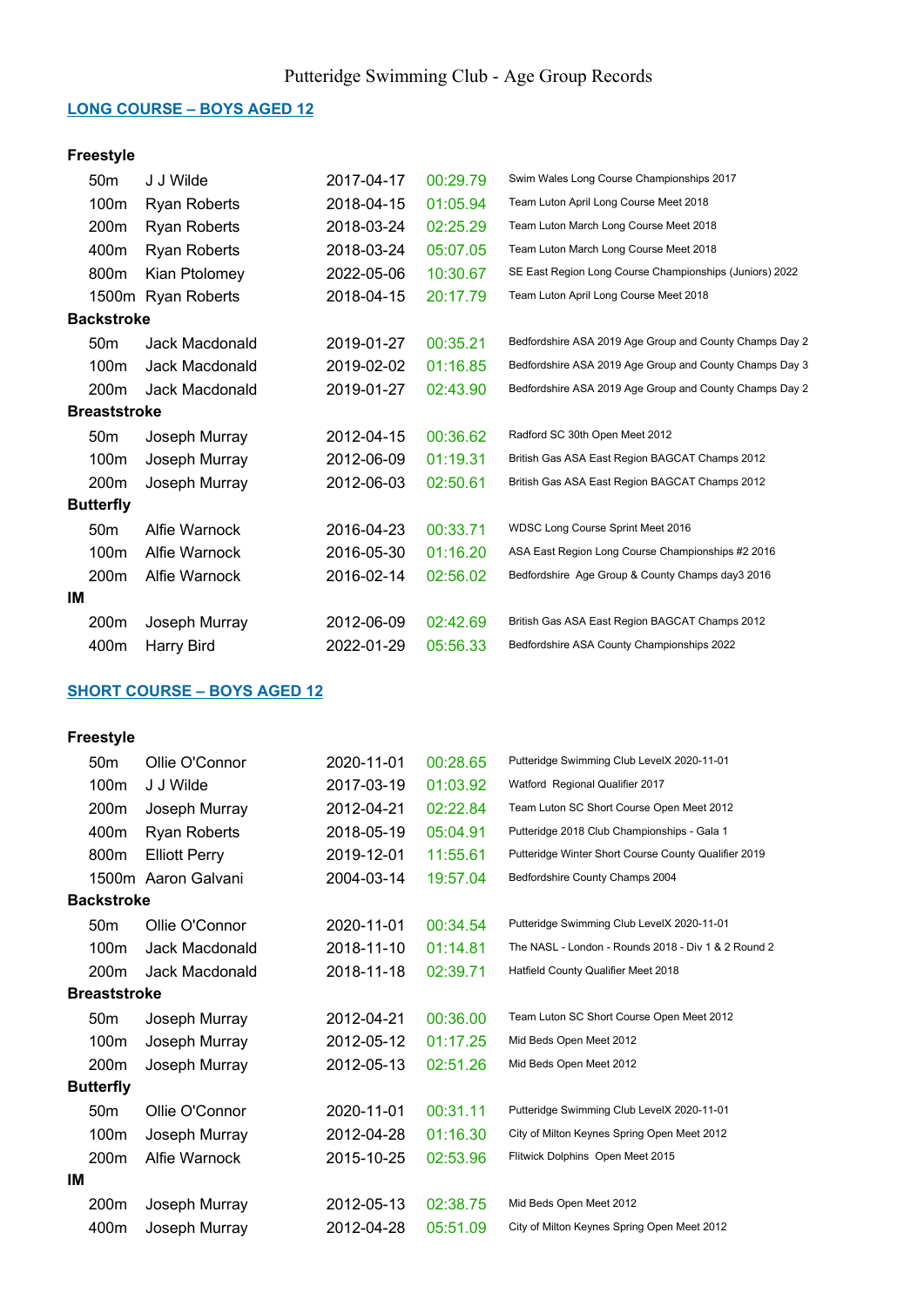#### LONG COURSE – BOYS AGED 13

## Freestyle

|    | 50 <sub>m</sub>     | Ollie O'Connor      | 2022-01-29 | 00:25.41 | Bedfordshire ASA County Championships 2022                      |
|----|---------------------|---------------------|------------|----------|-----------------------------------------------------------------|
|    | 100m                | Ollie O'Connor      | 2022-03-12 | 00:57.02 | Putteridge SC Spring LC National Qualifier 2022                 |
|    | 200m                | Ollie O'Connor      | 2021-08-08 | 02:16.20 | British Swimming Festival of Swimming East Region (London) 2021 |
|    | 400m                | Ryan Roberts        | 2019-02-03 | 04:52.66 | Bedfordshire ASA 2019 Age Group and County Champs Day 3         |
|    | 800m                | Jack Macdonald      | 2020-01-24 | 10:04.79 | Bedfordshire ASA 2020 Age Group and County Champs - Weekend 1   |
|    | 1500m               | Matthew Peck        | 2015-12-18 | 19:02.05 | Northampton 2015 Long Course Winter Festival                    |
|    | <b>Backstroke</b>   |                     |            |          |                                                                 |
|    | 50 <sub>m</sub>     | Ollie O'Connor      | 2022-01-30 | 00:31.15 | Bedfordshire ASA County Championships 2022                      |
|    | 100m                | Jack Macdonald      | 2020-02-01 | 01:09.45 | Bedfordshire ASA 2020 Age Group and County Champs - Weekend 2   |
|    | 200m                | <b>Matthew Peck</b> | 2016-01-30 | 02:34.27 | Bedfordshire Age Group & County Champs day 1 2016               |
|    | <b>Breaststroke</b> |                     |            |          |                                                                 |
|    | 50 <sub>m</sub>     | Ollie O'Connor      | 2022-01-29 | 00:33.11 | Bedfordshire ASA County Championships 2022                      |
|    | 100m                | Ollie O'Connor      | 2022-03-13 | 01:15.41 | Putteridge SC Spring LC National Qualifier 2022                 |
|    | 200m                | Ollie O'Connor      | 2022-03-13 | 02:46.42 | Putteridge SC Spring LC National Qualifier 2022                 |
|    | <b>Butterfly</b>    |                     |            |          |                                                                 |
|    | 50 <sub>m</sub>     | Ollie O'Connor      | 2022-01-30 | 00:27.85 | Bedfordshire ASA County Championships 2022                      |
|    | 100m                | Ollie O'Connor      | 2022-02-05 | 01:03.68 | Bedfordshire ASA County Championships 2022                      |
|    | 200m                | Aaron Galvani       | 2005-03-26 | 2:37.30  | East Anglian Long Course Meet 2005                              |
| IM |                     |                     |            |          |                                                                 |
|    | 200m                | Ollie O'Connor      | 2022-02-05 | 02:25.77 | Bedfordshire ASA County Championships 2022                      |
|    | 400m                | Ollie O'Connor      | 2022-01-29 | 05:23.75 | Bedfordshire ASA County Championships 2022                      |

## SHORT COURSE – BOYS AGED 13

|    | 50 <sub>m</sub>     | Ollie O'Connor      | 2021-11-06 | 00:25.91 | SE East Region Short Course Championships 2021         |
|----|---------------------|---------------------|------------|----------|--------------------------------------------------------|
|    | 100 <sub>m</sub>    | Ollie O'Connor      | 2021-12-11 | 00:58.09 | The National Arena Swimming League London Round 3 2021 |
|    | 200 <sub>m</sub>    | Aaron Galvani       | 2005-01-23 | 2:12.23  | Biggleswade 6th Open Meet 2005                         |
|    | 400m                | Aaron Galvani       | 2005-01-22 | 4:33.12  | Biggleswade 6th Open Meet 2005                         |
|    | 800m                | Aaron Galvani       | 2005-01-23 | 9:34.77  | Biggleswade 6th Open Meet 2005                         |
|    |                     | 1500m Aaron Galvani | 2005-01-22 | 18:03.36 | Biggleswade 6th Open Meet 2005                         |
|    | <b>Backstroke</b>   |                     |            |          |                                                        |
|    | 50 <sub>m</sub>     | Ollie O'Connor      | 2021-11-07 | 00:30.29 | SE East Region Short Course Championships 2021         |
|    | 100 <sub>m</sub>    | Jack Macdonald      | 2019-11-30 | 01:10.25 | Putteridge Winter Short Course County Qualifier 2019   |
|    | 200m                | Ollie O'Connor      | 2021-10-16 | 02:30.09 | Flitwick Dolphins Open 2021                            |
|    | <b>Breaststroke</b> |                     |            |          |                                                        |
|    | 50 <sub>m</sub>     | Ollie O'Connor      | 2021-11-07 | 00:32.51 | SE East Region Short Course Championships 2021         |
|    | 100 <sub>m</sub>    | Ollie O'Connor      | 2021-11-06 | 01:10.83 | SE East Region Short Course Championships 2021         |
|    | 200m                | Ollie O'Connor      | 2021-10-17 | 02:36.43 | Flitwick Dolphins Open 2021                            |
|    | <b>Butterfly</b>    |                     |            |          |                                                        |
|    | 50 <sub>m</sub>     | Ollie O'Connor      | 2021-11-06 | 00:28.29 | SE East Region Short Course Championships 2021         |
|    | 100m                | Ollie O'Connor      | 2021-10-09 | 01:05.08 | The National Arena Swimming League London Round 1 2021 |
|    | 200m                | Aaron Galvani       | 2005-01-22 | 2:29.88  | Biggleswade 6th Open Meet 2005                         |
| IМ |                     |                     |            |          |                                                        |
|    | 200 <sub>m</sub>    | Ollie O'Connor      | 2021-11-06 | 02:22.27 | SE East Region Short Course Championships 2021         |
|    | 400m                | Ollie O'Connor      | 2021-11-07 | 05:01.29 | SE East Region Short Course Championships 2021         |
|    |                     |                     |            |          |                                                        |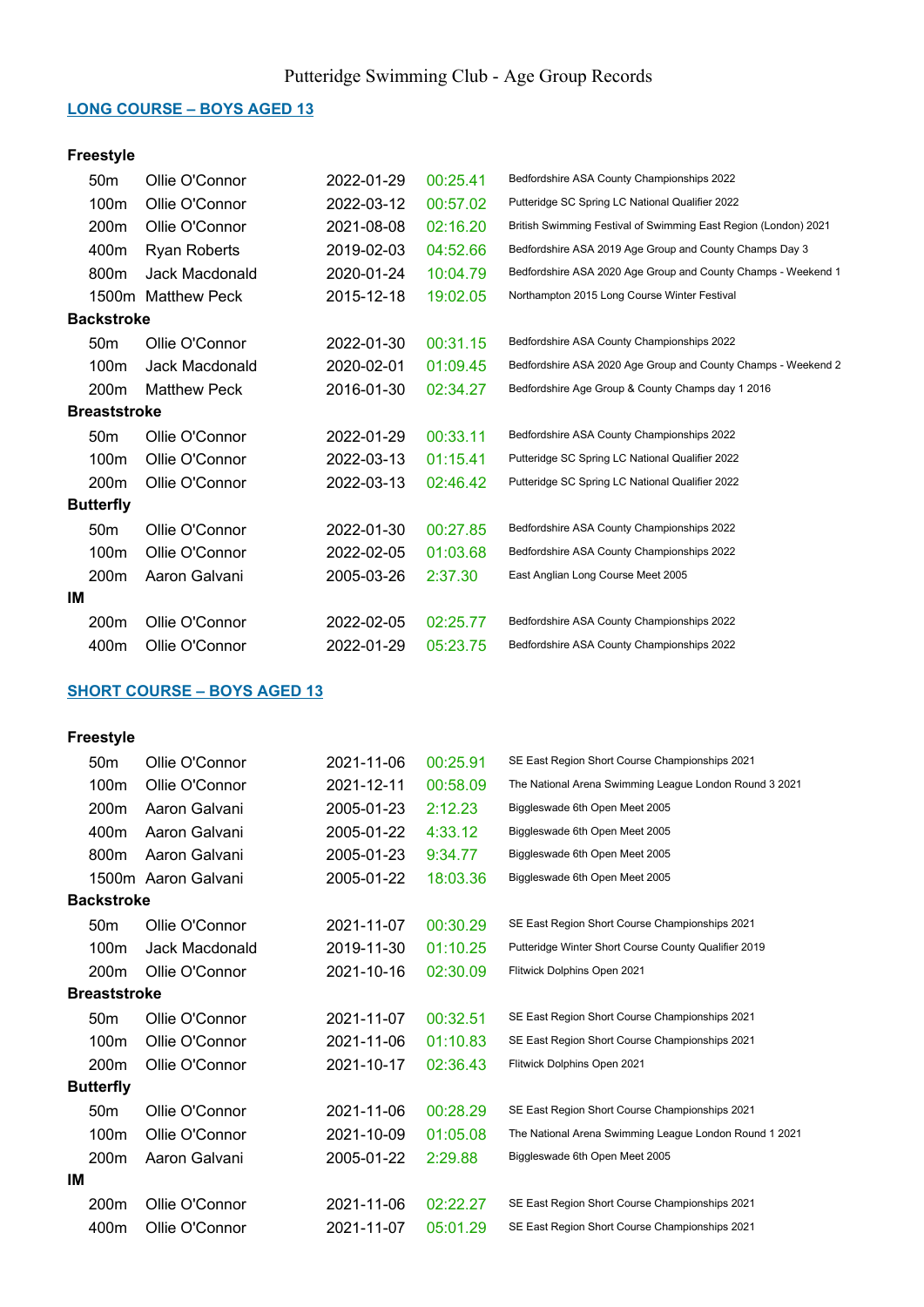#### LONG COURSE – BOYS AGED 14

## Freestyle

|    | 50 <sub>m</sub>     | Ollie O'Connor      | 2022-05-08 | 00:25.03 | SE East Region Long Course Championships (Juniors) 2022 |
|----|---------------------|---------------------|------------|----------|---------------------------------------------------------|
|    | 100m                | Ollie O'Connor      | 2022-05-07 | 00:55.65 | SE East Region Long Course Championships (Juniors) 2022 |
|    | 200m                | Aaron Galvani       | 2006-04-14 | 2:07.48  | Crawley Spring Meet 2006                                |
|    | 400m                | Aaron Galvani       | 2006-04-15 | 4:24.74  | Crawley Spring Meet 2006                                |
|    | 800 <sub>m</sub>    | Aaron Galvani       | 2006-04-15 | 9:10.06  | Crawley Spring Meet 2006                                |
|    |                     | 1500m Aaron Galvani | 2006-04-14 | 17:25.17 | Crawley Spring Meet 2006                                |
|    | <b>Backstroke</b>   |                     |            |          |                                                         |
|    | 50 <sub>m</sub>     | Ollie O'Connor      | 2022-05-07 | 00:30.71 | SE East Region Long Course Championships (Juniors) 2022 |
|    | 100m                | Aaron Galvani       | 2005-12-02 | 1:10.51  | University of Bath AG 2005                              |
|    | 200m                | <b>Matthew Peck</b> | 2016-04-16 | 02:31.65 | Team Luton April Long Course Meet 2016                  |
|    | <b>Breaststroke</b> |                     |            |          |                                                         |
|    | 50 <sub>m</sub>     | J J Wilde           | 2018-05-28 | 00:32.54 | East Swimming Long Course Championships 2018 Day 2      |
|    | 100m                | J J Wilde           | 2018-05-27 | 01:14.17 | East Swimming Long Course Championships 2018 Day 2      |
|    | 200 <sub>m</sub>    | Ollie O'Connor      | 2022-05-08 | 02:48.23 | SE East Region Long Course Championships (Juniors) 2022 |
|    | <b>Butterfly</b>    |                     |            |          |                                                         |
|    | 50 <sub>m</sub>     | Ollie O'Connor      | 2022-05-02 | 00:27.93 | SE East Region Long Course Championships (Seniors) 2022 |
|    | 100m                | Ollie O'Connor      | 2022-05-07 | 01:02.63 | SE East Region Long Course Championships (Juniors) 2022 |
|    | 200m                | Aaron Galvani       | 2006-04-14 | 2:25.34  | Crawley Spring Meet 2006                                |
| IМ |                     |                     |            |          |                                                         |
|    | 200m                | Ollie O'Connor      | 2022-05-02 | 02:21.83 | SE East Region Long Course Championships (Seniors) 2022 |
|    | 400m                | Aaron Galvani       | 2005-12-02 | 5:15.86  | University of Bath AG 2005                              |

## SHORT COURSE – BOYS AGED 14

|    | 50 <sub>m</sub>     | Aaron Galvani       | 2006-02-11 | 00:26.48 | Hatfield UK Challenge 2006                  |
|----|---------------------|---------------------|------------|----------|---------------------------------------------|
|    | 100m                | Aaron Galvani       | 2006-02-11 | 00:57.49 | Hatfield UK Challenge 2006                  |
|    | 200 <sub>m</sub>    | Aaron Galvani       | 2006-01-22 | 2:05.49  | Biggleswade 7th Open Mt 2006                |
|    | 400m                | Aaron Galvani       | 2006-01-22 | 4:22.59  | Biggleswade 7th Open Mt 2006                |
|    | 800m                | Aaron Galvani       | 2006-01-22 | 8:59.07  | Biggleswade 7th Open Mt 2006                |
|    |                     | 1500m Aaron Galvani | 2005-05-21 | 17:17.55 | Hatfield UK Challenge 2005                  |
|    | <b>Backstroke</b>   |                     |            |          |                                             |
|    | 50 <sub>m</sub>     | Aaron Galvani       | 2006-02-11 | 00:30.67 | Hatfield UK Challenge 2006                  |
|    | 100m                | Connor Rodgers      | 2017-03-19 | 01:07.46 | Watford Regional Qualifier 2017             |
|    | 200 <sub>m</sub>    | Aaron Galvani       | 2005-10-02 | 2:25.85  | Maxwell Autumn Meet 2005                    |
|    | <b>Breaststroke</b> |                     |            |          |                                             |
|    | 50 <sub>m</sub>     | Raffaele Graci      | 2016-11-06 | 00:32.57 | East Swimming 2016 SC Championships         |
|    | 100m                | J J Wilde           | 2018-09-22 | 01:13.81 | Putteridge 2018 Club Championships - Gala 3 |
|    | 200m                | Luka Gnjatovic      | 2021-10-17 | 02:43.76 | Flitwick Dolphins Open 2021                 |
|    | <b>Butterfly</b>    |                     |            |          |                                             |
|    | 50 <sub>m</sub>     | Alfie Warnock       | 2018-03-10 | 00:29.19 | CoStA Spring Open Meet 2018                 |
|    | 100m                | Aaron Galvani       | 2006-02-11 | 1:04.72  | Hatfield UK Challenge 2006                  |
|    | 200 <sub>m</sub>    | Aaron Galvani       | 2005-10-02 | 2:27.15  | Maxwell Autumn Meet 2005                    |
| IМ |                     |                     |            |          |                                             |
|    | 200 <sub>m</sub>    | Aaron Galvani       | 2005-10-02 | 2:24.63  | Maxwell Autumn Meet 2005                    |
|    | 400m                | Aaron Galvani       | 2006-01-21 | 4:59.36  | Biggleswade 7th Open Mt 2006                |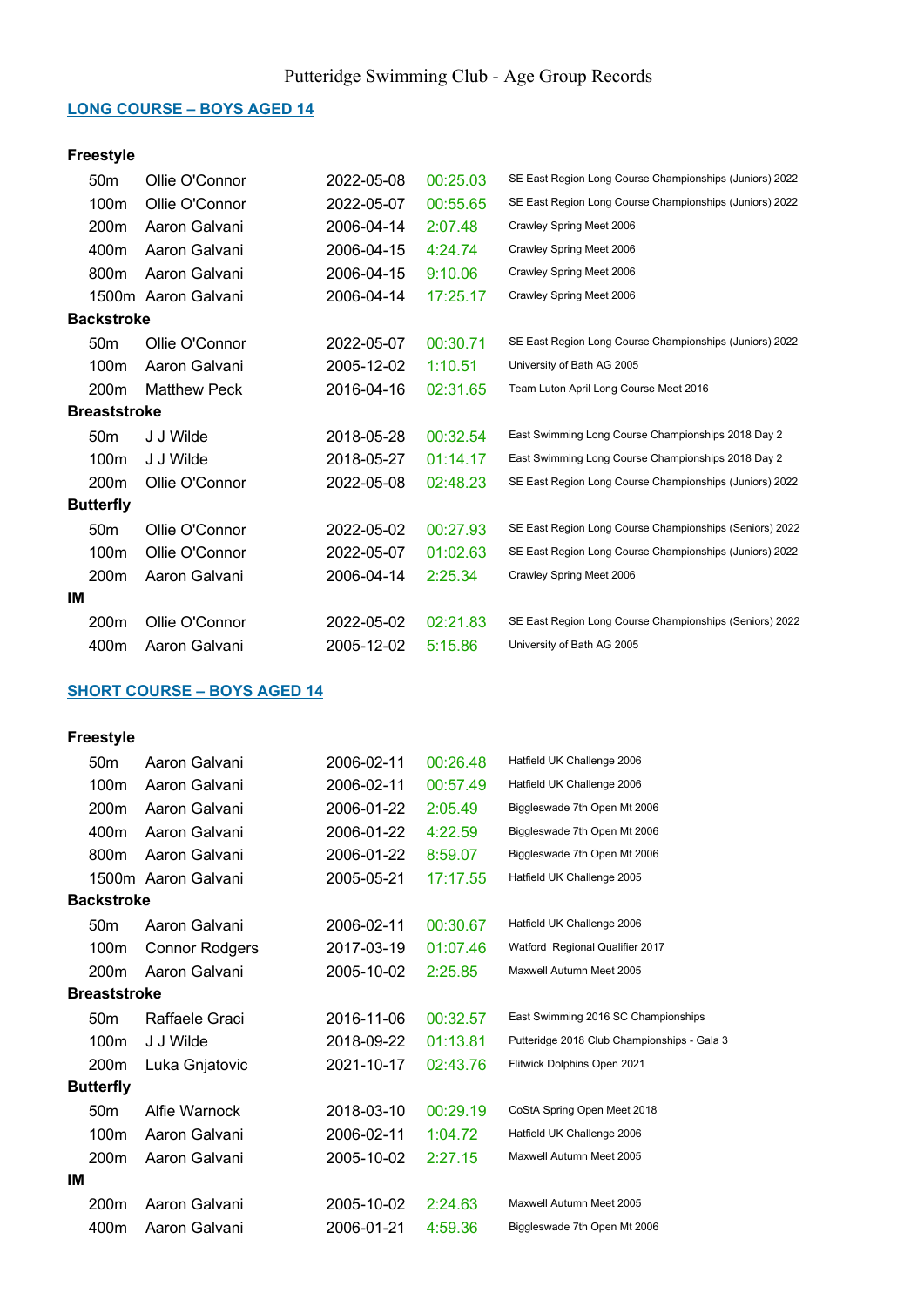#### LONG COURSE – BOYS AGED 15

## Freestyle

|                     | 50 <sub>m</sub>   | Jack Macdonald        | 2022-03-13 | 00:25.43 | Putteridge SC Spring LC National Qualifier 2022               |
|---------------------|-------------------|-----------------------|------------|----------|---------------------------------------------------------------|
|                     | 100m              | Aaron Galvani         | 2007-04-22 | 00:55.86 | 38th Nat Speedo Cup Final 2007                                |
|                     | 200m              | Aaron Galvani         | 2007-04-06 | 2:02.62  | Leatherhead Easter Open 2007                                  |
|                     | 400m              | Aaron Galvani         | 2007-04-06 | 4:13.33  | Leatherhead Easter Open 2007                                  |
|                     | 800m              | Aaron Galvani         | 2006-08-02 | 8:55.63  | National Youth & Open 2006                                    |
|                     |                   | 1500m Aaron Galvani   | 2007-04-06 | 16:54.92 | Leatherhead Easter Open 2007                                  |
|                     | <b>Backstroke</b> |                       |            |          |                                                               |
|                     | 50 <sub>m</sub>   | Jack Macdonald        | 2022-01-30 | 00:29.61 | Bedfordshire ASA County Championships 2022                    |
|                     | 100m              | Jack Macdonald        | 2022-02-05 | 01:04.80 | Bedfordshire ASA County Championships 2022                    |
|                     | 200m              | <b>Connor Rodgers</b> | 2018-01-28 | 02:25.10 | Bedfordshire 2018 Age Group & County Champs                   |
| <b>Breaststroke</b> |                   |                       |            |          |                                                               |
|                     | 50 <sub>m</sub>   | Joseph Murray         | 2015-05-03 | 00:31.62 | ASA East Region Summer Championships Weekend 1 2015           |
|                     | 100m              | Joseph Murray         | 2015-05-17 | 01:11.25 | MCASA Long Course Open Meet 2015                              |
|                     | 200 <sub>m</sub>  | Nathan Swift          | 2017-01-29 | 02:47.33 | Bedfordshire ASA 2017 Age Group & County Champs Day 2         |
|                     | <b>Butterfly</b>  |                       |            |          |                                                               |
|                     | 50 <sub>m</sub>   | Jack Macdonald        | 2022-01-30 | 00:28.33 | Bedfordshire ASA County Championships 2022                    |
|                     | 100m              | Aaron Galvani         | 2007-04-22 | 1:02.75  | 38th Nat Speedo Cup Final 2007                                |
|                     | 200m              |                       |            |          |                                                               |
| ΙM                  |                   |                       |            |          |                                                               |
|                     | 200m              | Jack Macdonald        | 2022-02-05 | 02:25.83 | Bedfordshire ASA County Championships 2022                    |
|                     | 400m              | Adam Hazlewood        | 2020-01-25 | 05:36.77 | Bedfordshire ASA 2020 Age Group and County Champs - Weekend 1 |
|                     |                   |                       |            |          |                                                               |

## SHORT COURSE – BOYS AGED 15

| 50 <sub>m</sub>  | Aaron Galvani          | 2007-02-10                                                      | 00:25.48 | Hatfield UK Challenge 2007                     |
|------------------|------------------------|-----------------------------------------------------------------|----------|------------------------------------------------|
| 100m             | Aaron Galvani          | 2007-02-10                                                      | 00:54.65 | Hatfield UK Challenge 2007                     |
| 200m             | Aaron Galvani          | 2007-01-21                                                      | 2:01.70  | Biggleswade 8th Open Meet 2007                 |
| 400m             | Aaron Galvani          | 2007-01-21                                                      | 4:13.22  | Biggleswade 8th Open Meet 2007                 |
| 800m             | Aaron Galvani          | 2007-01-21                                                      | 8:45.33  | Biggleswade 8th Open Meet 2007                 |
|                  |                        | 2006-05-13                                                      | 16:48.30 | Hatfield UK Challenge#2 2006                   |
|                  |                        |                                                                 |          |                                                |
| 50 <sub>m</sub>  | Aaron Galvani          | 2007-02-10                                                      | 00:29.36 | Hatfield UK Challenge 2007                     |
| 100m             | Jack Macdonald         | 2021-11-06                                                      | 01:02.43 | SE East Region Short Course Championships 2021 |
| 200 <sub>m</sub> | Jack Macdonald         | 2021-11-07                                                      | 02:22.98 | SE East Region Short Course Championships 2021 |
|                  |                        |                                                                 |          |                                                |
| 50 <sub>m</sub>  | Raffaele Graci         | 2017-11-26                                                      | 00:31.44 | Watford November 2017 County Qualifier         |
| 100m             | Joseph Murray          | 2015-06-13                                                      | 01:10.95 | Putteridge Club Championships 1, 2, 3 2015     |
| 200m             | Jack Macdonald         | 2021-06-27                                                      | 02:44.55 | Putteridge Swimming Club LevelX 2021-06-27     |
|                  |                        |                                                                 |          |                                                |
| 50 <sub>m</sub>  | Aaron Galvani          | 2007-02-10                                                      | 00:28.15 | Hatfield UK Challenge 2007                     |
| 100m             | Aaron Galvani          | 2007-02-10                                                      | 1:01.08  | Hatfield UK Challenge 2007                     |
| 200 <sub>m</sub> | Aaron Galvani          | 2006-05-13                                                      | 2:19.97  | Hatfield UK Challenge#2 2006                   |
|                  |                        |                                                                 |          |                                                |
| 200m             | Jack Macdonald         | 2021-11-06                                                      | 02:22.77 | SE East Region Short Course Championships 2021 |
| 400m             | Ryan Roberts           | 2021-07-17                                                      | 05:11.82 | Putteridge Swimming Club LevelX 2021-07-17     |
|                  | <b>Butterfly</b><br>IМ | 1500m Aaron Galvani<br><b>Backstroke</b><br><b>Breaststroke</b> |          |                                                |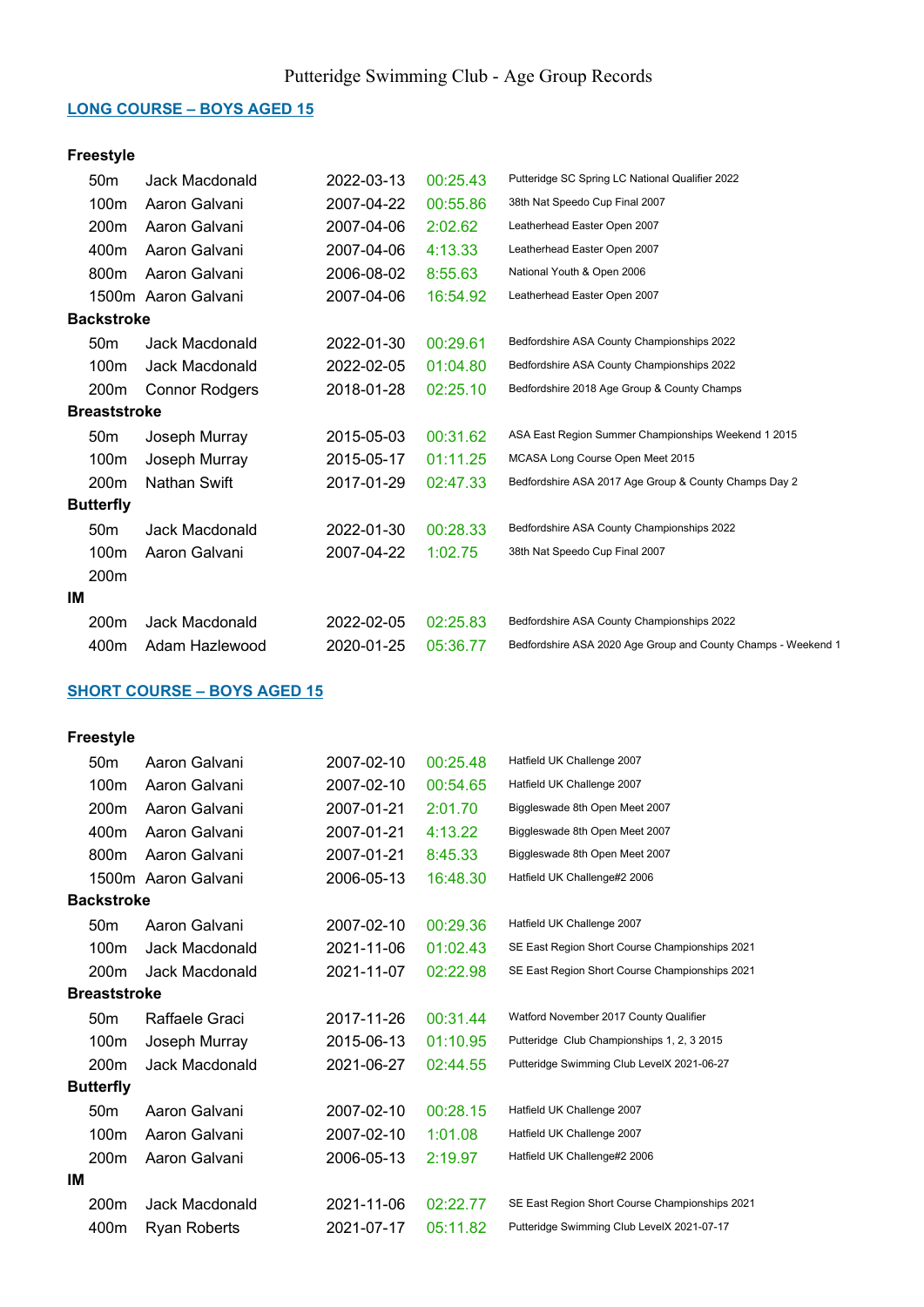#### LONG COURSE – BOYS AGED 16

## Freestyle

|                     | 50 <sub>m</sub>   | Jack Macdonald      | 2022-05-01 | 00:24.88 | SE East Region Long Course Championships (Seniors) 2022 |
|---------------------|-------------------|---------------------|------------|----------|---------------------------------------------------------|
|                     | 100m              | Aaron Galvani       | 2007-07-28 | 00:56.18 | ASA Youth & Open 2007                                   |
|                     | 200m              | Aaron Galvani       | 2007-07-30 | 2:02.63  | ASA Youth & Open 2007                                   |
|                     | 400m              | Aaron Galvani       | 2007-05-07 | 4:16.33  | East Region Youth Champs 2007                           |
|                     | 800m              | Aaron Galvani       | 2007-07-29 | 8:50.29  | ASA Youth & Open 2007                                   |
|                     |                   | 1500m Aaron Galvani | 2007-07-31 | 17:02.01 | ASA Youth & Open 2007                                   |
|                     | <b>Backstroke</b> |                     |            |          |                                                         |
|                     | 50 <sub>m</sub>   | Jack Macdonald      | 2022-04-17 | 00:28.72 | Scottish National Age Groups 2022                       |
|                     | 100m              | Jack Macdonald      | 2022-04-13 | 01:04.60 | Scottish National Age Groups 2022                       |
|                     | 200m              | <b>Ryan Roberts</b> | 2022-01-30 | 02:28.52 | Bedfordshire ASA County Championships 2022              |
| <b>Breaststroke</b> |                   |                     |            |          |                                                         |
|                     | 50 <sub>m</sub>   | Joseph Murray       | 2016-05-01 | 00:31.25 | ASA East Region Long Course Championships 2016          |
|                     | 100m              | Joseph Murray       | 2016-04-30 | 01:10.55 | ASA East Region Long Course Championships 2016          |
|                     | 200m              | <b>Ryan Roberts</b> | 2022-05-01 | 02:43.69 | SE East Region Long Course Championships (Seniors) 2022 |
|                     | <b>Butterfly</b>  |                     |            |          |                                                         |
|                     | 50 <sub>m</sub>   | Nathan Swift        | 2018-05-26 | 00:28.26 | London Swimming 2018 Long Course Summer Open            |
|                     | 100m              | <b>Ryan Roberts</b> | 2022-02-05 | 01:04.31 | Bedfordshire ASA County Championships 2022              |
|                     | 200m              | <b>Ryan Roberts</b> | 2022-02-05 | 02:27.09 | Bedfordshire ASA County Championships 2022              |
| ΙM                  |                   |                     |            |          |                                                         |
|                     | 200m              | <b>Ryan Roberts</b> | 2022-02-05 | 02:22.76 | Bedfordshire ASA County Championships 2022              |
|                     | 400m              | <b>Ryan Roberts</b> | 2022-01-29 | 05:06.96 | Bedfordshire ASA County Championships 2022              |

## SHORT COURSE – BOYS AGED 16

|                     | 50 <sub>m</sub>   | <b>Nathan Swift</b>   | 2018-03-03 | 00:25.32 | Watford Regional Qualifier 2018                        |
|---------------------|-------------------|-----------------------|------------|----------|--------------------------------------------------------|
|                     | 100m              | <b>Ryan Roberts</b>   | 2021-11-13 | 00:54.70 | The National Arena Swimming League London Round 2 2021 |
|                     | 200 <sub>m</sub>  | Aaron Galvani         | 2007-05-19 | 2:00.24  | Hatfield UK Challenge #2 2007                          |
|                     | 400m              | Aaron Galvani         | 2007-05-19 | 4:09.46  | Hatfield UK Challenge #2 2007                          |
|                     | 800m              | <b>Ben Roberts</b>    | 2019-12-01 | 09:52.89 | Putteridge Winter Short Course County Qualifier 2019   |
|                     |                   | 1500m Ryan Roberts    | 2021-11-07 | 01:04.36 | SE East Region Short Course Championships 2021         |
|                     | <b>Backstroke</b> |                       |            |          |                                                        |
|                     | 50 <sub>m</sub>   | Aaron Galvani         | 2008-03-16 | 00:29.75 | Beds County Championships #2 2008                      |
|                     | 100m              | <b>Connor Rodgers</b> | 2018-11-17 | 01:04.08 | Hatfield County Qualifier Meet 2018                    |
|                     | 200m              | <b>Connor Rodgers</b> | 2018-06-23 | 02:24.00 | Putteridge 2018 Club Championships - Gala 2            |
| <b>Breaststroke</b> |                   |                       |            |          |                                                        |
|                     | 50 <sub>m</sub>   | Joseph Murray         | 2015-11-08 | 00:31.35 | ASA East Region Winter Championships 2015              |
|                     | 100m              | Joseph Murray         | 2016-06-25 | 01:08.50 | Putteridge 2016 Club Championship - Gala 1             |
|                     | 200m              | Nathan Swift          | 2018-05-19 | 02:44.09 | Putteridge 2018 Club Championships - Gala 1            |
|                     | <b>Butterfly</b>  |                       |            |          |                                                        |
|                     | 50 <sub>m</sub>   | Aaron Galvani         | 2008-03-02 | 00:27.75 | Beds County Champs #2 2008                             |
|                     | 100m              | Aaron Galvani         | 2008-03-15 | 1:02.53  | Beds County Championships #2 2008                      |
|                     | 200m              | <b>Ryan Roberts</b>   | 2021-11-06 | 02:25.50 | SE East Region Short Course Championships 2021         |
| IМ                  |                   |                       |            |          |                                                        |
|                     | 200m              | Ryan Roberts          | 2021-11-13 | 02:17.04 | The National Arena Swimming League London Round 2 2021 |
|                     | 400m              | <b>Ryan Roberts</b>   | 2021-11-07 | 04:54.59 | SE East Region Short Course Championships 2021         |
|                     |                   |                       |            |          |                                                        |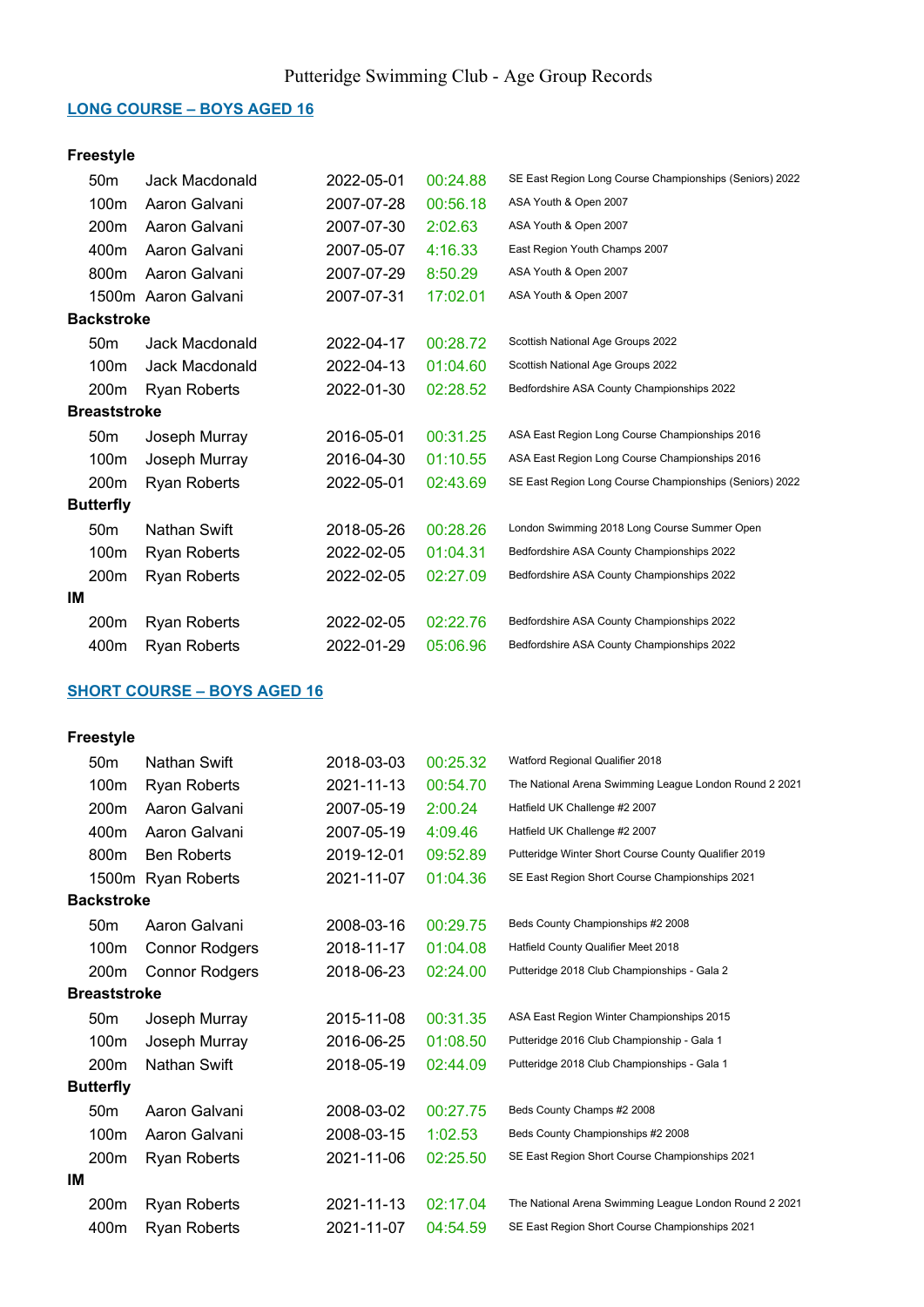#### LONG COURSE – BOYS AGED 17

## Freestyle

|    | 50 <sub>m</sub>     | Joshua Batson         | 2013-11-17 | 00:25.41 | Team Luton Autumn LC Open Meet 2013                             |
|----|---------------------|-----------------------|------------|----------|-----------------------------------------------------------------|
|    | 100m                | Ryan Jarvis           | 2017-02-05 | 00:57.38 | Bedfordshire ASA 2017 Age Group & County Champs Day 2           |
|    | 200m                | Ryan Jarvis           | 2017-01-28 | 02:05.21 | Bedfordshire ASA 2017 Age Group & County Champs Day 2           |
|    | 400m                | Adam Hazlewood        | 2022-02-06 | 04:46.61 | Bedfordshire ASA County Championships 2022                      |
|    | 800m                |                       |            |          |                                                                 |
|    |                     | 1500m Matthew Haden   | 2017-01-27 | 19:48.65 | Bedfordshire ASA 2017 Age Group & County Champs Day 2           |
|    | <b>Backstroke</b>   |                       |            |          |                                                                 |
|    | 50 <sub>m</sub>     | <b>Connor Rodgers</b> | 2020-01-26 | 00:30.43 | Bedfordshire ASA 2020 Age Group and County Champs - Weekend 1   |
|    | 100m                | <b>Connor Rodgers</b> | 2020-03-14 | 01:06.72 | Putteridge Spring Long Course National Qualifier 2020           |
|    | 200m                |                       |            |          |                                                                 |
|    | <b>Breaststroke</b> |                       |            |          |                                                                 |
|    | 50 <sub>m</sub>     | Joseph Murray         | 2016-08-04 | 00:31.05 | ASA Summer Nationals 2016                                       |
|    | 100m                | Adam Hazlewood        | 2021-08-08 | 01:11.45 | British Swimming Festival of Swimming East Region (London) 2021 |
|    | 200m                | Ryan Jarvis           | 2016-04-30 | 02:35.78 | ASA East Region Long Course Championships 2016                  |
|    | <b>Butterfly</b>    |                       |            |          |                                                                 |
|    | 50 <sub>m</sub>     | Joshua Batson         | 2013-11-16 | 00:27.52 | Team Luton Autumn LC Open Meet 2013                             |
|    | 100m                | <b>Nathan Swift</b>   | 2019-02-02 | 01:04.10 | Bedfordshire ASA 2019 Age Group and County Champs Day 3         |
|    | 200 <sub>m</sub>    |                       |            |          |                                                                 |
| ΙM |                     |                       |            |          |                                                                 |
|    | 200m                | Ryan Jarvis           | 2016-04-17 | 02:20.44 | Team Luton April Long Course Meet 2016                          |
|    | 400m                | Adam Hazlewood        | 2022-01-29 | 05:13.84 | Bedfordshire ASA County Championships 2022                      |
|    |                     |                       |            |          |                                                                 |

## SHORT COURSE – BOYS AGED 17

|    | 50 <sub>m</sub>     | Joshua Batson         | 2014-02-01 | 00:24.89 | Hatfield Valentines Meet 2014                       |
|----|---------------------|-----------------------|------------|----------|-----------------------------------------------------|
|    | 100 <sub>m</sub>    | Liam Curran           | 2016-10-01 | 00:54.32 | Putteridge 2016 Club Championships - Gala 2         |
|    | 200 <sub>m</sub>    | Ryan Jarvis           | 2016-12-03 | 02:03.51 | Putteridge Club Championships 2016                  |
|    | 400m                | Adam Hazlewood        | 2021-06-27 | 04:37.52 | Putteridge Swimming Club LevelX 2021-06-27          |
|    | 800m                | Joshua Batson         | 2014-02-01 | 00:24.89 | Hatfield Valentines Meet 2014                       |
|    |                     | 1500m Matthew Haden   | 2016-10-22 | 19:08.80 | City of Oxford Distance Meet 2016                   |
|    | <b>Backstroke</b>   |                       |            |          |                                                     |
|    | 50 <sub>m</sub>     | <b>Connor Rodgers</b> | 2019-10-05 | 00:29.01 | Putteridge SC Gala 4 Club Champs 2019               |
|    | 100 <sub>m</sub>    | Ryan Compton          | 2015-11-07 | 01:01.85 | ASA East Region Winter Championships 2015           |
|    | 200m                | Ryan Compton          | 2015-10-18 | 02:18.76 | Hemel Hempstead 102nd Birthday Open 2015            |
|    | <b>Breaststroke</b> |                       |            |          |                                                     |
|    | 50 <sub>m</sub>     | Jordan Batson         | 2014-02-01 | 00:30.86 | Hatfield Valentines Meet 2014                       |
|    | 100 <sub>m</sub>    | Joseph Murray         | 2016-10-23 | 01:09.05 | ASA National County Teams Division 2 2016           |
|    | 200 <sub>m</sub>    | Adam Hazlewood        | 2021-11-07 | 02:34.11 | SE East Region Short Course Championships 2021      |
|    | <b>Butterfly</b>    |                       |            |          |                                                     |
|    | 50 <sub>m</sub>     | Joshua Batson         | 2013-03-17 | 00:27.54 | Bedfordshire County Championships #2 2013           |
|    | 100m                | Liam Curran           | 2016-10-08 | 00:57.39 | NASL London 2016                                    |
|    | 200 <sub>m</sub>    | Adam Hazlewood        | 2021-07-17 | 02:37.57 | Putteridge Swimming Club LevelX 2021-07-17          |
| IМ |                     |                       |            |          |                                                     |
|    | 200 <sub>m</sub>    | <b>Nathan Swift</b>   | 2018-11-10 | 02:17.64 | The NASL - London - Rounds 2018 - Div 1 & 2 Round 2 |
|    | 400m                | Adam Hazlewood        | 2021-07-17 | 05:15.66 | Putteridge Swimming Club LevelX 2021-07-17          |
|    |                     |                       |            |          |                                                     |